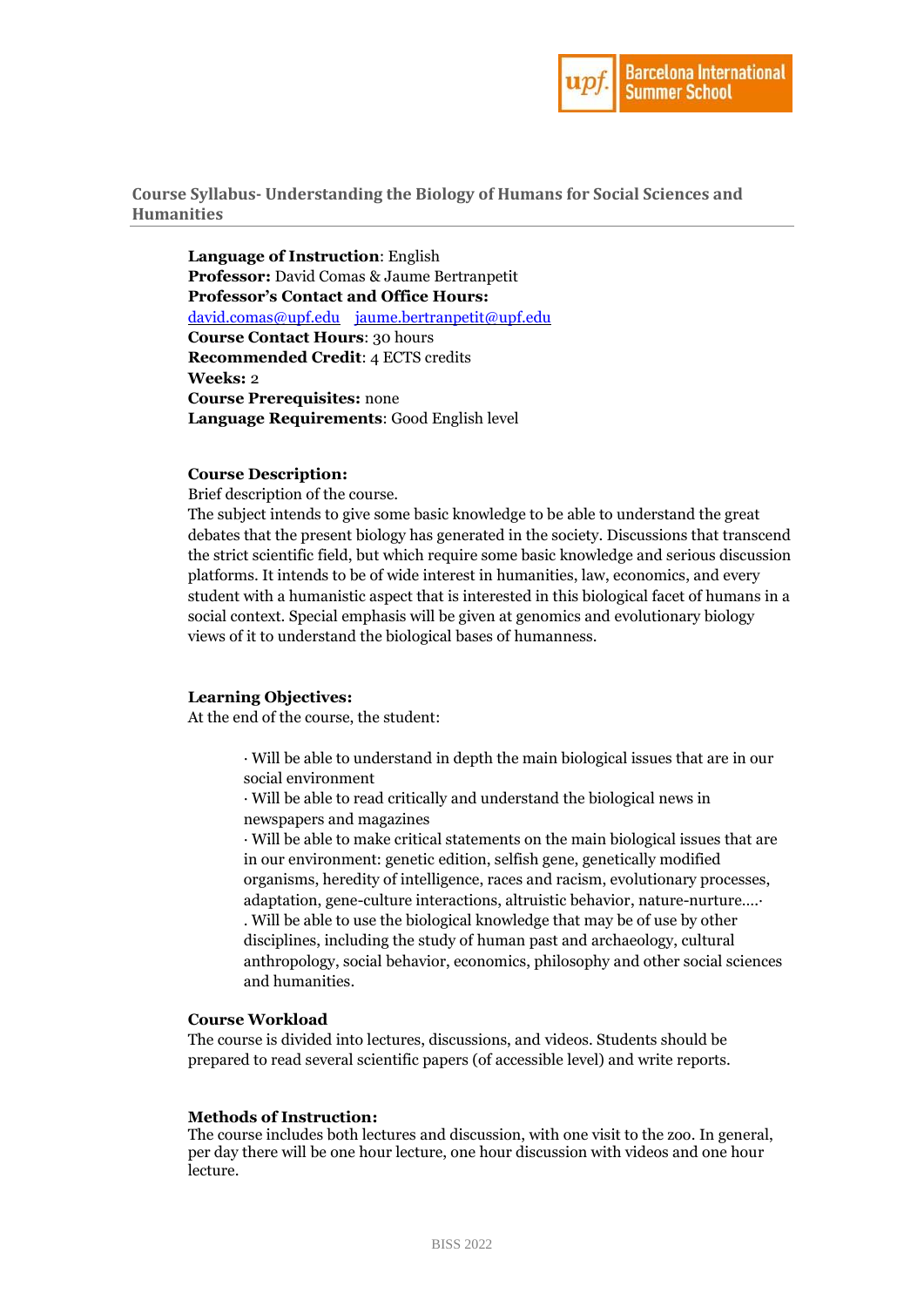

# **Method of Assessment**

Class Participation: 10 percent Paper/Journal: 30 percent Midterm Exam: 30 percent Final Exam: 30 percent

# **Absence Policy**

Attending class is mandatory and will be monitored daily by professors. The impact of absences on the final grade is as follows:

| <b>Absences</b>          | <b>Penalization</b>                                          |
|--------------------------|--------------------------------------------------------------|
| Up to one $(1)$ absences | No penalization.                                             |
| Two (2) absences         | 1 point subtracted from final grade (on a<br>10 point scale) |
| Three $(3)$ absences     | The student receives an INCOMPLETE                           |
|                          | for the course                                               |

The BISS attendance policy does not distinguish between justified or unjustified absences. The student is deemed responsible to manage his/her absences.

Emergency situations (hospitalization, family emergency, etc.) will be analyzed on a case by case basis by the Academic Director of the UPF Barcelona International Summer School.

# **Classroom Norms:**

- · No food or drink is permitted.
- · There will be a ten-minute break during the class.
- · Students must come to class fully prepared.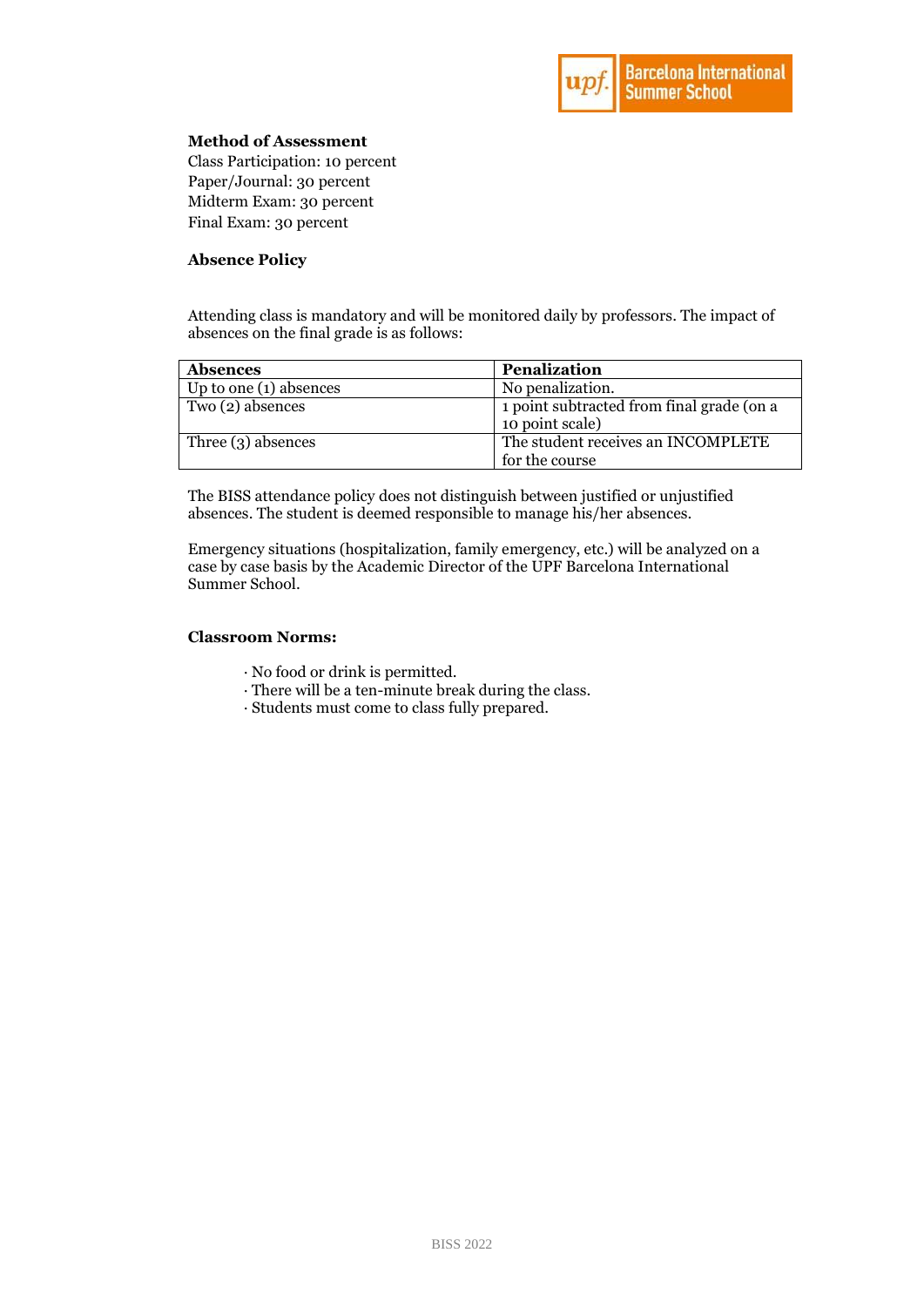# **Course Contents:**



PART 1. THE BASES OF LIFE AND INHERITANCE

#### **Day 1**

Session 1 Jaume Bertranpetit JB

What is life? . The materialistic and scientific view of life. Properties from physics and chemistry. Philosophical implications. DNA, the basics of life

# Session 2 JB

Biological bases of inheritance. Mendelian genetics. Molecular genetics The DNA, the life and inheritance. What is transmitted to offspring? The genetics of simple and of complex traits.

## Session 3 JB

The genome in action. One genome, many cell types. Somatic and germ cells: the I and the offspring. Epigenetics and Genome regulation. Differentiation and dediferentiation. Stem Cells and their use in therapy.

#### **Day 2**

Session 4 JB

Implication of the knowledge on genes and genomes. Biological and social implications of the knowledge of the biological bases of humans. Genetic Determinism and Freedom Free access to the information. Challenges of the genome knowledge.

Session 5.- JB

Personal genomics. My own genome. What does it tell me and what does it tell science and society? Ethical and legal issues.

#### Session 6.- JB

My genome and the genome of my family. Sharing genes and consanguinity. Why is it dangerous? Genome and forensics. Ethical aspects.

# **DAY 3**

Session 7.- JB The edition of the genomes. Terminology and history. Genomes are fluid, dynamics. Genetic engineering. Techniques and uses. Social problems

#### Session 8.- David Comas DC

Humans in Nature. The position of humans in nature in the light of evolution. Molecular evidence, morphological evidence Classical classifications. The human genetic and biological singularity.

# **Day 4**

Session **0** JB

Evolution. How evolution works. The basis of evolutionary processes. Adaptation and natural selection. Bases of Darwinism. Laws of evolution. Evolutionary change

# PART 2. BEHAVIOR AND ECOLOGY OF PRIMATES

Session 10 DC

Introduction to primates. Why do we study primates? The primates and the scale of the evolution Ecology of primates. Activities in the life of primates. Territoriality. Depredation Violence What do primates teach us?

#### **Day 5**

Session 11. DC The intelligence of primates. What is intelligence? Why intelligence may be important for primates? Evolutionary strategies and behavior in primates. Pairing systems.

Sociability: dominance, hierarchies and social structures. Lessons for humans.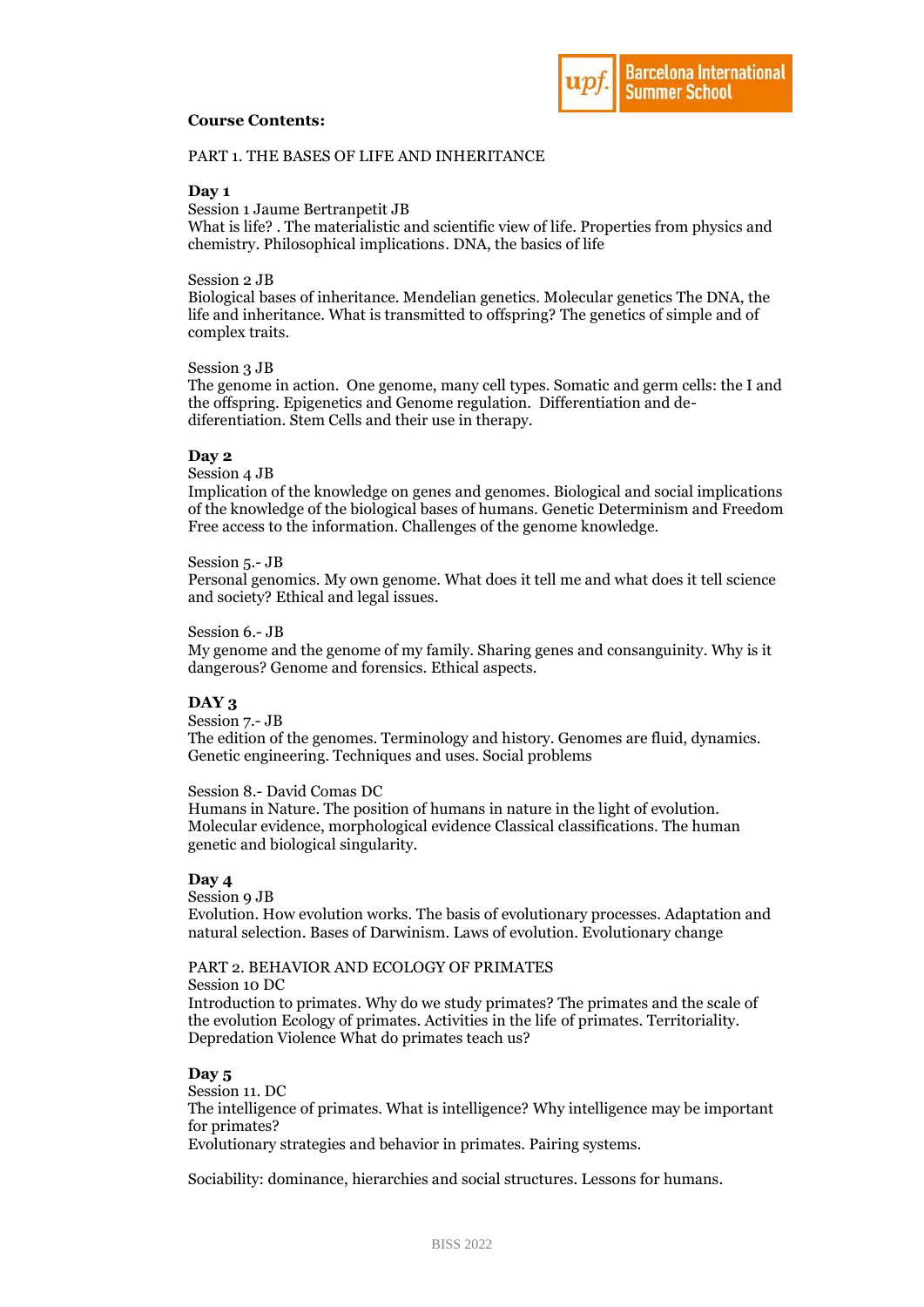

The evolution of social behavior. Altruism. Sociobiology within the context of the evolutionary biology

Session 12 DC Visit to the zoo to study primates

# **WEEKEND**

# **Day 6**

PART 3. THE HISTORY OF HUMAN LINEAGE Session 13 DC Human innovations. The human adaptive singularity and the evolutionary processes. Innovations: upright position, cephalization, dentition, culture and language. Culture as an adaptation.

Session 14. DC

The first hominids. The diversity of australopithecines. The emergence of gender Homo. The first lithic tools. Possible homogenous phylogenys. The life of first hominids.

#### Session 15 DC

The initial out of Africa expansion. Homo erectus. Neanderthals and their contemporaries: morphological characters, culture and lifestyle. Diversity of ancient humans in Eurasia in space and time.

#### **Day 7**

Session 16 DC

The origin of modern humans. The Upper Palaeolithic: technology, culture, symbolism and social organization. Models of origin and expansion of modern humans.

Overview and presentation: Which are the social and philosophical main issues of the biological bases of humans? Which should be the main bases of knowledge to have not just opinions but criteria on biological related issues? Which are the main concerns and the main fears in our society?

#### Session 17 JB

Genetic evidence about the origin of today's humanity. How to see the Out of Africa origin of modern humans in the genome. Introgression by different extinct groups.

## **Day 8**

Session 18 DC

Introduction to human adaptations. Climate adaptations: temperature, humidity, altitude. The variation in cutaneous pigmentation as a paradigm of human adaptation. Nutrition Adaptation. Do humans drink milk? Appearance and evolution of language

## PART 4. CURRENT HUMAN DIVERSITY

Session 19 JB

Evolution and the human life cycle. Prenatal growth and maternal-filial conflict during pregnancy. The evolution of menopause. Senescence.

# Aging and death: adaptive explanations. Is immortality possible? And desirable?

# **Day 9**

Session 20 JB

Genes and environment. The study of twins. Monozygotic and dizigotic twins. The current state of the studies of the genetic bases of morphological, physiological and psychological characters. The inheritance of intelligence. Inheritance, behavior and cognitive abilities.

#### Session 21 DC

The disease in the human being. Genetic bases of diseases. Importance of genetic and environmental factors in complex diseases: the example of mental disease.